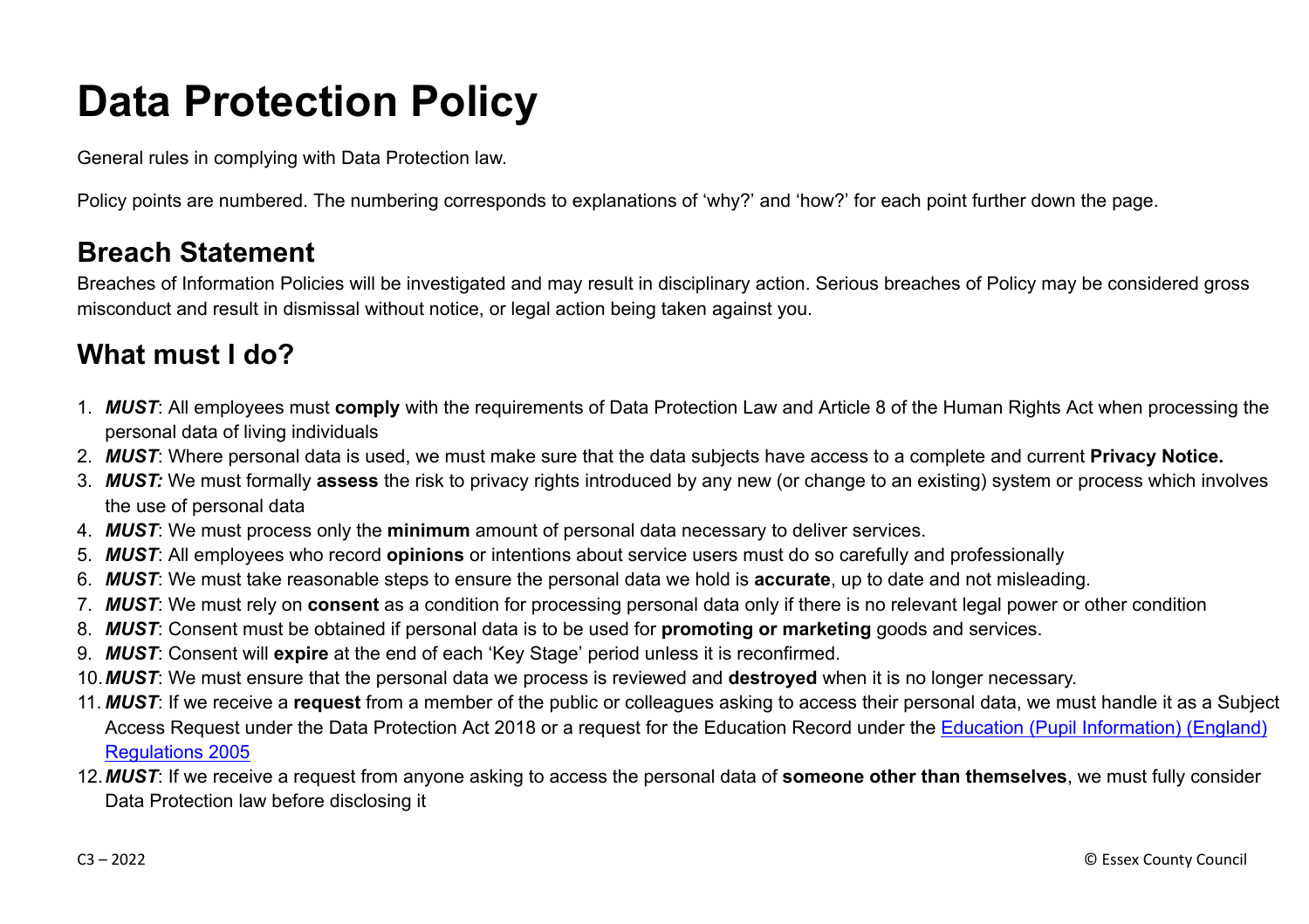- 13.*MUST*: When someone contacts us requesting we change the way we are processing their personal data, we must consider their **rights** under Data Protection law.
- 14.*MUST NOT*: You must not access personal data which you have **no right to view**
- 15.*MUST*: You must follow system user **guidance** or other formal processes which are in place to ensure that only those with a business need to access personal data are able to do so
- 16.*MUST*: You must **share** personal data with external bodies who request it only if there is a current agreement in place to do so or it is approved by the Data Protection Officer (DPO) or Senior Information Risk Owner (SIRO)
- 17.*MUST*: Where the content of telephone calls, emails, internet activity and video images of employees and the public is **recorded, monitored and disclosed** this must be done in compliance with the law and the regulator's Code of Practice.
- 18.*MUST*: All employees must be **trained** to an appropriate level, based on their roles and responsibilities, to be able to handle personal data securely. This training must be regularly refreshed to ensure knowledge remains current.
- 19.*MUST*: When using **'data matching'** techniques, this must only be done for specific purposes in line with formal codes of practice, informing service users of the details, their legal rights and getting their consent where appropriate.
- 20.*MUST*: We must pay an annual [Data Protection Fee](https://ico.org.uk/for-organisations/data-protection-fee/)
- 21.*MUST:* Where personal data needs to be anonymised or pseudonymised, for example for **research purposes**, we must follow the relevant procedure
- 22.*MUST NOT*: You must not **share** any personal data held by us with an individual or organisation based in any country outside of the United Kingdom without seeking advice from the SIRO or Data Protection Officer
- 23.*MUST*: We must identify **Special Categories** of personal data and make sure it is handled with appropriate security and only accessible to authorised persons
- 24.*MUST*: When **sending** Special Category data to an external person or organisation, it should be marked as "OFFICIAL-SENSITIVE" and where possible, sent by a secure method

## **Why must I do it?**

- 1. To comply with legislation
- 2. To comply with Data Protection legislation which requires us to make the data subject aware of how we will handle their personal data
- 3. To ensure that the rights of the Data Subject are protected in any proposed new activity or change to an existing one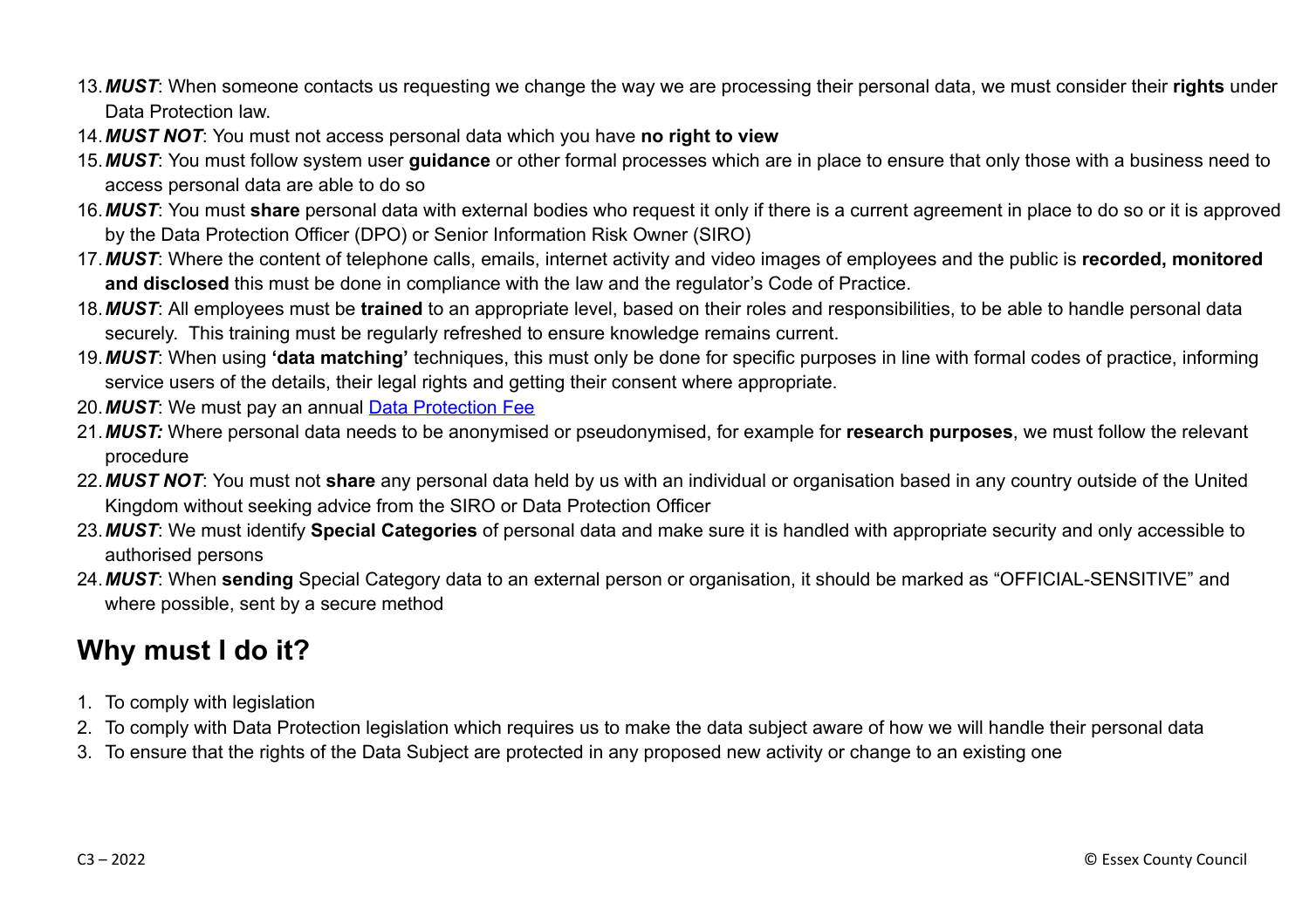- 4. The law states that we must only process the minimum amount of information needed to carry out our business purpose. It is not acceptable to hold information on the basis that it might possibly be useful in the future without a view of how it will be used. Changes in circumstances or failure to keep the information up to date may mean that information that was originally adequate becomes inadequate.
- 5. To maintain professional standards and to assist in defending the validity of such comments if the data subject exercises their rights to ask us to amend or delete their personal data if they feel it to be inaccurate.
- 6. To comply with a principle of Data Protection law
- 7. To comply with Data Protection law. Where processing does not rely on a legal condition other than consent
- 8. When using personal data for marketing and promoting services it is unlikely that any lawful condition other than consent would apply.
- 9. Consent can only be valid for a reasonable period of time.
- 10.To comply with a principle of Data Protection law.
- 11. To comply with the right to access personal data
- 12.To comply with a principle of Data Protection law
- 13.To comply with the rights of the Data Subject under Data Protection law
- 14.Personal data must be protected by effective security controls to ensure that only those with approved business need to access the data can do so
- 15.To comply with the legal requirements to keep personal secure but also to ensure that where there are legal grounds to share information in a managed way that this is done correctly.
- 16.The law permits organisations to hold such data in order to measure the quality of services being provided, to record consent etc. In certain circumstances recordings may be accessed e.g. to investigate alleged criminal activity or breaches of Organisation policy etc.
- 17.To comply with a principle in Data Protection law, regulatory guidance and the Data Protection Officer governance requirements.
- 18.To comply with the Data Subject's rights
- 19.This is a regulatory requirement
- 20.Where personal data is used for research purposes, the processing of the data can be legitimised by provisions within Data Protection law
- 21.To comply with the right of the Data Subject to have equivalent legal safeguards in place over their data in another country as they would here. Personal data transferred overseas (including hosted solutions) must be securely handled under the same or substantially similar provisions that exist under the Data Protection Act.
- 22.To comply with Article 9 of GDPR
- 23.To comply with Article 9 of GDPR and comply with a principle of Data Protection law requiring that personal data is processed with appropriate security measures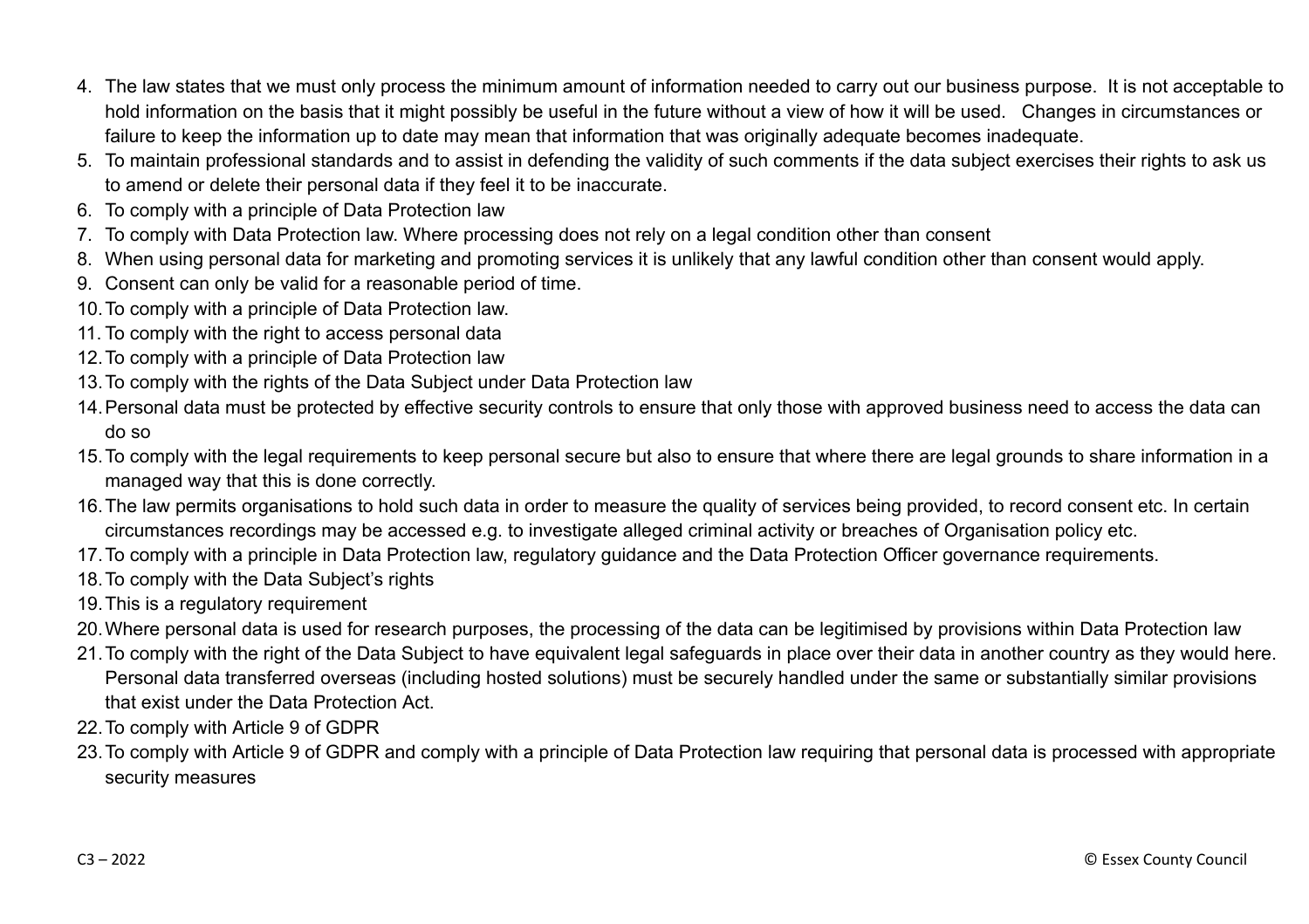## **How must I do it?**

- 1. By following the points in this policy
- 2. By approving and reviewing a compliant privacy notice in line with the Privacy Notice Procedure and making it available to the data subjects
- 3. By completing and approving a Privacy Impact Assessment, or Data Protection Impact Assessment where the processing is 'high risk' to the rights of the data subjects.
- 4. By ensuring that the means we use to gather personal data (such as forms etc.) only ask for the information that is required in order to deliver the service.
- 5. By considering that anything committed to record about an individual may be accessible by that individual in the future or challenged over its accuracy.
- 6. For example, there should be at least an annual check of the currency of data held about service users and whenever contact is re-established with a service user, you should check that the information you hold about them is still correct.
- 7. By following the points in the Consent Procedure
- 8. By following the points in the Consent Procedure. Parents/ Guardians of pupils in the last year of a key stage should expect a communication to ask them to refresh their consents. If they do not respond ahead of a deadline date then consent should be assumed to be no longer valid.
- 9. By following the points in the Records Management Policy. We must review personal data regularly and delete information which is no longer required; although we must take account of statutory and recommended minimum retention periods. Subject to certain conditions, the law allows us to keep indefinitely personal data processed only for historical, statistical or research purposes. The Retention Schedule will give guidance in these areas.
- 10.By following the points in the Statutory Requests for Information Policy. We must be aware that data subjects can ask others to make a request on their behalf. There must be evidence of consent provided by the Data Subject to support this.
- 11. By following the points in the Statutory Requests for Information Policy. Such requests would typically be managed under the Freedom of Information Act (if from a member of the public) or under Data Protection or Justice law if for a criminal investigation, however the decision whether or not to disclose someone's personal data to a third party must satisfy the requirements of Data Protection law
- 12.By reviewing the impact of any requested change on any statutory duty being fulfilled by the Organisation.
- 13.By being aware through training and guidance from your manager on what information is appropriate for you to access to do your job. Systems and other data storage must be designed to protect access to personal data. You must inform your manager if you have access to data which you suspect you are not entitled to view.
- 14.By ensuring appropriate security controls are in place and rules to support those controls are followed. The following should be in place:
	- technical methods, such as encryption, password protection of systems, restricting access to network folders;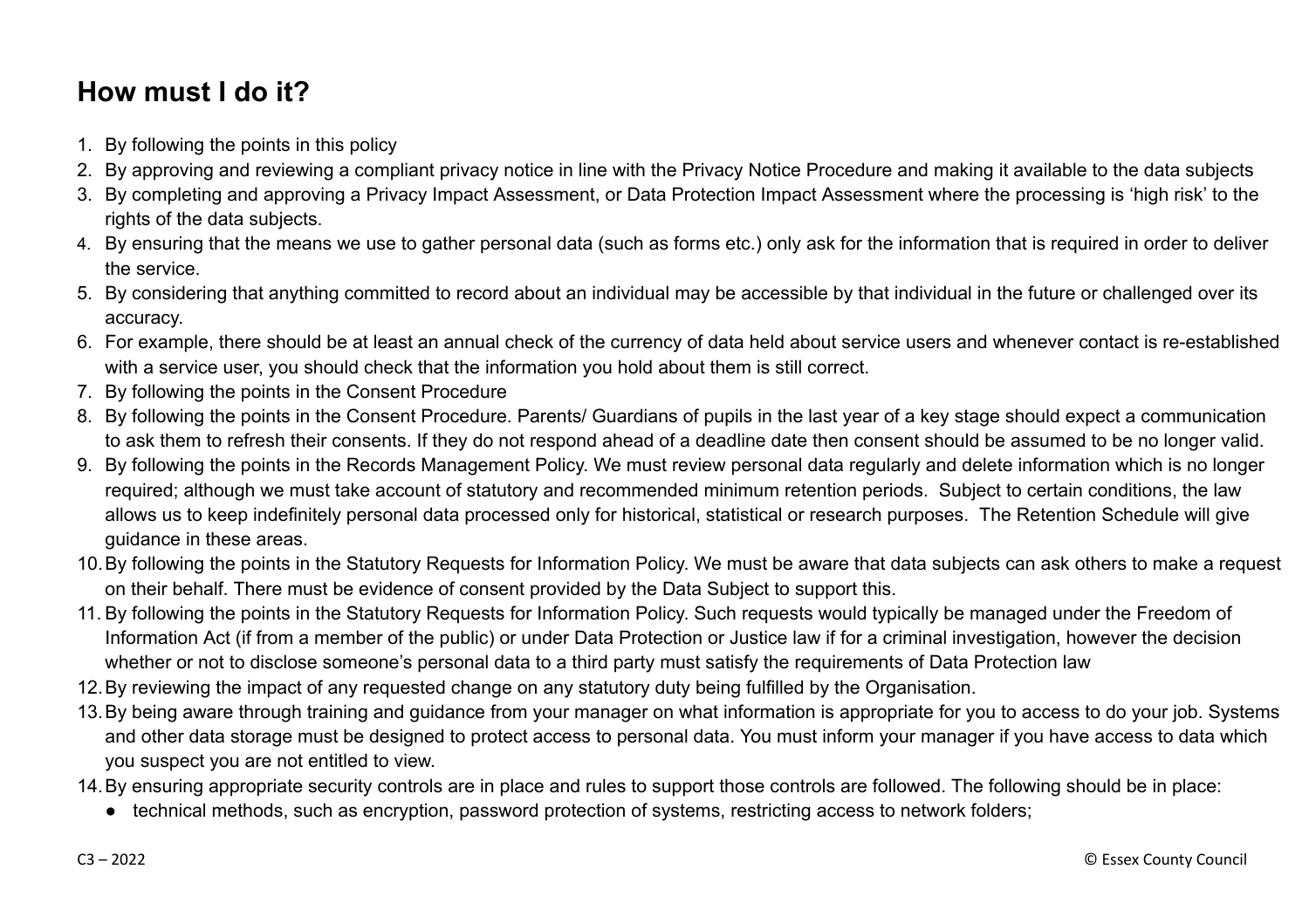- physical measures, such as locking cabinets, keeping equipment like laptops out of sight, ensuring buildings are physically secure; and
- organisational measures, such as:
	- o Providing appropriate induction and training so that staff know what is expected of them
	- o Taking reasonable steps to ensure the reliability of staff that access personal data, for example, by the use of Disclosure and Barring Service (DBS) checks.
	- o Making sure that passwords are kept secure and are never shared
- 15.Consult your manager, any procedure guidance or any library of sharing agreements managed by the Organisation. Consult the Data Protection Officer or SIRO in one-off cases of sharing.
- 16.By ensuring that employees and members of the public are fully aware of what personal data is being recorded about them and why, and in what circumstances that data may be used. Operation of overt surveillance equipment such as CCTV must always be done in line with relevant codes of practice captured in the Surveillance Management Procedure. Any covert surveillance must be done in line with the provisions in the Investigatory Powers Act (2016)
- 17.By completing compulsory training courses relevant to your role. Records will be kept of induction training and annual refresher training. Training content for each role will be determined by feedback on current training methods and the outcome of investigating security incidents. This will be reviewed frequently.
- 18.By ensuring an Impact Assessment has been approved for the activity
- 19.The payment must be made annually to the Information Commissioner's Office (ICO)
- 20.Follow the guidance in the Data Minimisation Procedure
- 21.Consult the Data Protection Officer over any proposed sharing outside of the UK. If you are a manager who is proposing a change to or implementing a new system which may involve the hosting of personal data in a nation outside the UK, this must be first assessed by a Privacy Impact Assessment, which must be approved by your SIRO and Data Protection Officer
- 22.Special Categories of Personal Data are information revealing *racial or ethnic origin*, *political opinions*, *religious or philosophical beliefs*, or *trade union membership*, and *genetic data*, *biometric data* for the purpose of uniquely identifying an individual, *data concerning health* or *data concerning an individual's sex life or sexual orientation*. Where this data is held it should be stored securely and in a way that access is restricted only to those internal staff that have a valid need to access it. It should only be shared externally after verifying that the recipient is entitled to access this data and through secure means.
- 23.Hard-copy packages must be marked as such by writing on the exterior of the package. Emails should contain the wording in the 'subject' field before the email title. Refer to the Records of Processing Activity document and the register of Data Flows for clear instruction on how you are expected to handle sending the data securely according to the particular activity you are undertaking